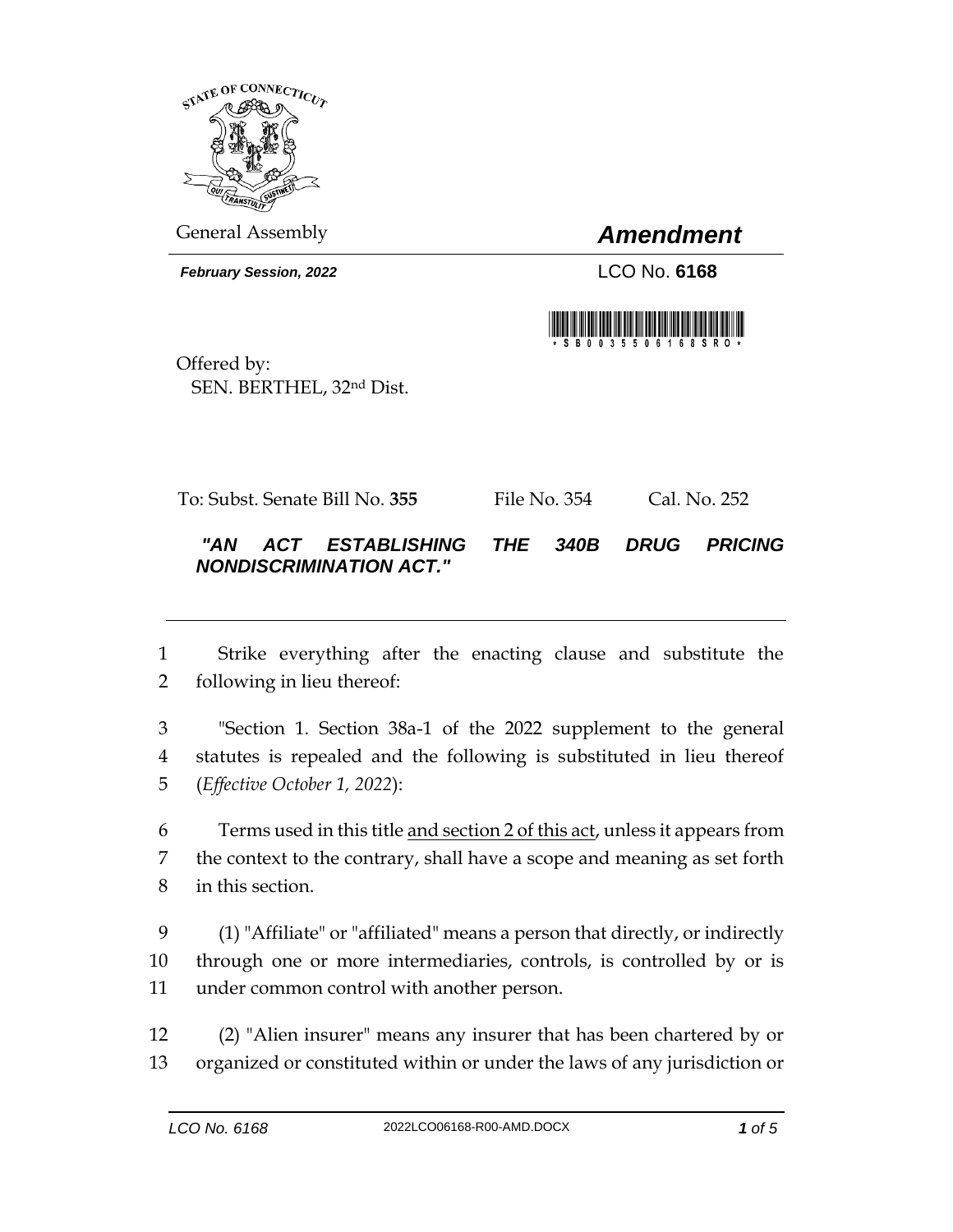country without the United States.

 (3) "Annuities" means all agreements to make periodical payments where the making or continuance of all or some of the series of the payments, or the amount of the payment, is dependent upon the continuance of human life or is for a specified term of years. This definition does not apply to payments made under a policy of life insurance.

(4) "Commissioner" means the Insurance Commissioner.

 (5) "Control", "controlled by" or "under common control with" means the possession, direct or indirect, of the power to direct or cause the direction of the management and policies of a person, whether through the ownership of voting securities, by contract other than a commercial contract for goods or nonmanagement services, or otherwise, unless the power is the result of an official position with the person.

 (6) "Domestic insurer" means any insurer that has been chartered by, incorporated, organized or constituted within or under the laws of this state.

 (7) "Domestic surplus lines insurer" means any domestic insurer that has been authorized by the commissioner to write surplus lines insurance.

 (8) "Foreign country" means any jurisdiction not in any state, district or territory of the United States.

 (9) "Foreign insurer" means any insurer that has been chartered by or organized or constituted within or under the laws of another state or a territory of the United States.

 (10) "Insolvency" or "insolvent" means, for any insurer, that it is unable to pay its obligations when they are due, or when its admitted assets do not exceed its liabilities plus the greater of: (A) Capital and surplus required by law for its organization and continued operation; or (B) the total par or stated value of its authorized and issued capital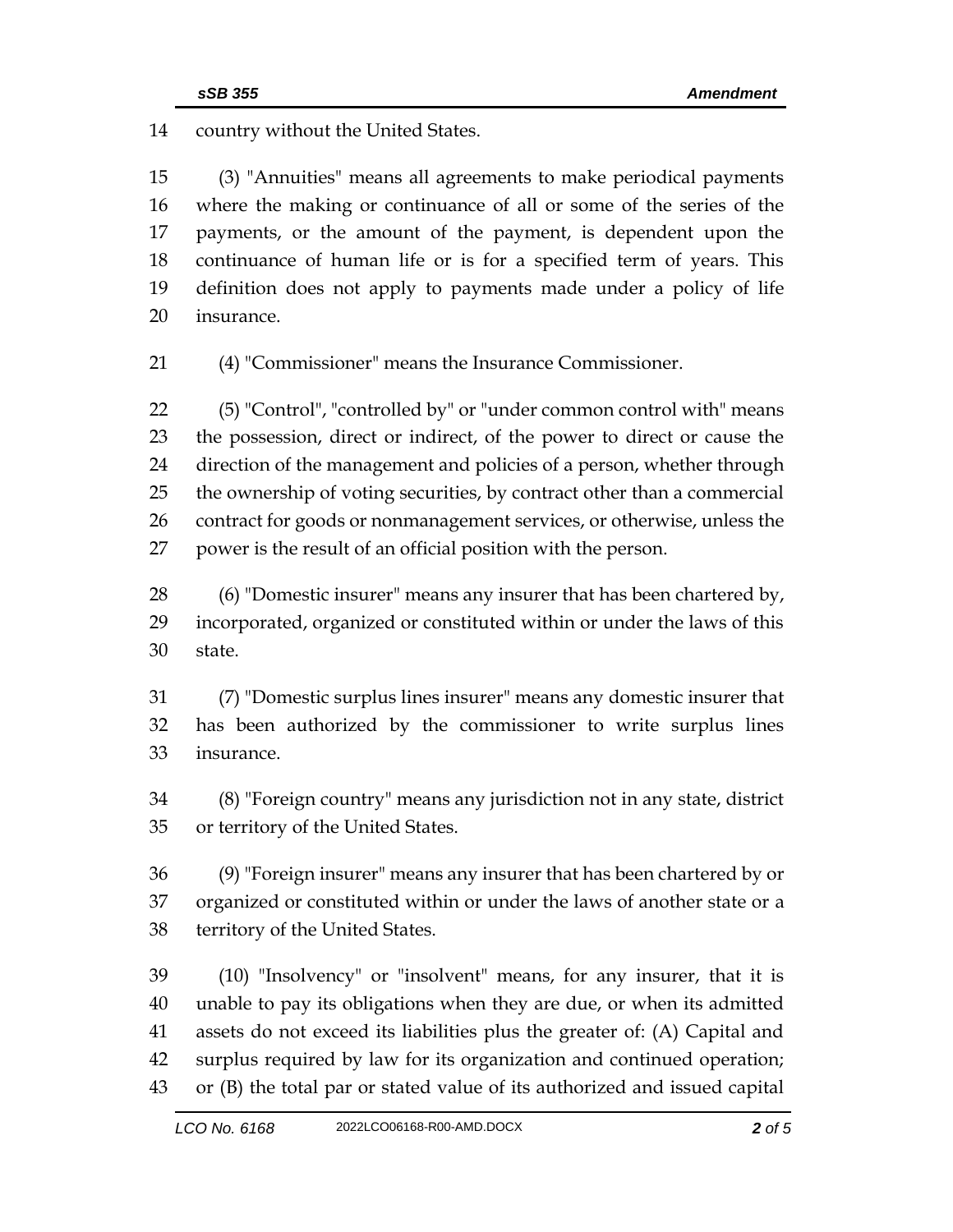stock. For purposes of this subdivision "liabilities" shall include but not be limited to reserves required by statute or by regulations adopted by the commissioner in accordance with the provisions of chapter 54 or specific requirements imposed by the commissioner upon a subject company at the time of admission or subsequent thereto.

 (11) "Insurance" means any agreement to pay a sum of money, provide services or any other thing of value on the happening of a particular event or contingency or to provide indemnity for loss in respect to a specified subject by specified perils in return for a consideration. In any contract of insurance, an insured shall have an interest which is subject to a risk of loss through destruction or impairment of that interest, which risk is assumed by the insurer and such assumption shall be part of a general scheme to distribute losses among a large group of persons bearing similar risks in return for a ratable contribution or other consideration.

 (12) "Insurer" or "insurance company" includes any person or combination of persons doing any kind or form of insurance business other than a fraternal benefit society, and shall include a receiver of any insurer when the context reasonably permits.

 (13) "Insured" means a person to whom or for whose benefit an insurer makes a promise in an insurance policy. The term includes policyholders, subscribers, members and beneficiaries. This definition applies only to the provisions of this title and does not define the meaning of this word as used in insurance policies or certificates.

 (14) "Life insurance" means insurance on human lives and insurances pertaining to or connected with human life. The business of life insurance includes granting endowment benefits, granting additional benefits in the event of death by accident or accidental means, granting additional benefits in the event of the total and permanent disability of the insured, and providing optional methods of settlement of proceeds. Life insurance includes burial contracts to the extent provided by section 38a-464.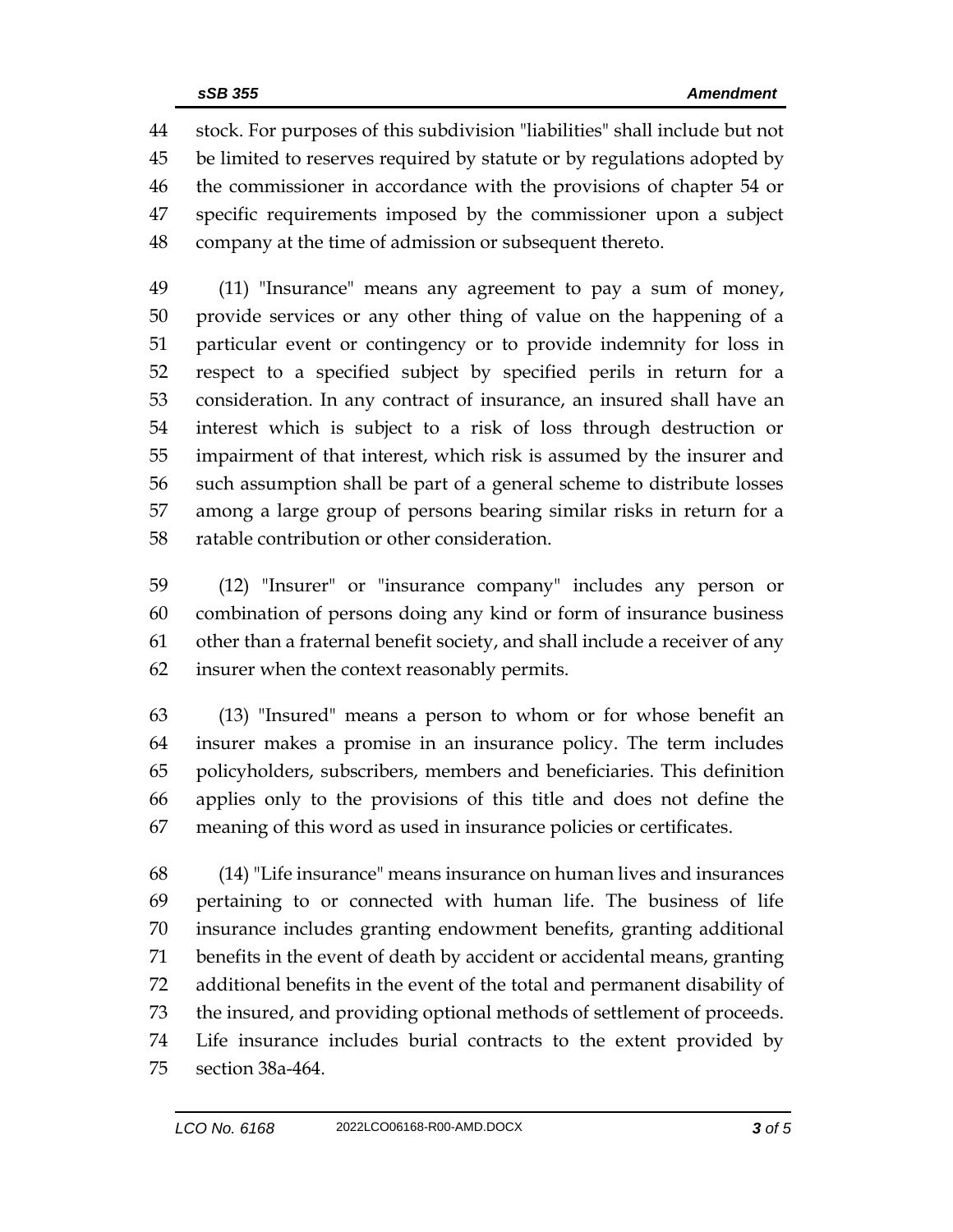| 76  | (15) "Mutual insurer" means any insurer without capital stock, the         |  |  |
|-----|----------------------------------------------------------------------------|--|--|
| 77  | managing directors or officers of which are elected by its members.        |  |  |
| 78  | (16) "Person" means an individual, a corporation, a partnership, a         |  |  |
| 79  | limited liability company, an association, a joint stock company, a        |  |  |
| 80  | business trust, an unincorporated organization or other legal entity.      |  |  |
| 81  | (17) "Policy" means any document, including attached endorsements          |  |  |
| 82  | and riders, purporting to be an enforceable contract, which                |  |  |
| 83  | memorializes in writing some or all of the terms of an insurance           |  |  |
| 84  | contract.                                                                  |  |  |
| 85  | (18) "State" means any state, district, or territory of the United States. |  |  |
| 86  | (19) "Subsidiary" of a specified person means an affiliate controlled      |  |  |
| 87  | by the person directly, or indirectly through one or more intermediaries.  |  |  |
| 88  | (20) "Unauthorized insurer" or "nonadmitted insurer" means an              |  |  |
| 89  | insurer that has not been granted a certificate of authority by the        |  |  |
| 90  | commissioner to transact the business of insurance in this state or an     |  |  |
| 91  | insurer transacting business not authorized by a valid certificate.        |  |  |
| 92  | (21) "United States" means the United States of America, its territories   |  |  |
| 93  | and possessions, the Commonwealth of Puerto Rico and the District of       |  |  |
| 94  | Columbia.                                                                  |  |  |
| 95  | Sec. 2. (NEW) (Effective October 1, 2022) (a) For the purposes of this     |  |  |
| 96  | section:                                                                   |  |  |
| 97  | (1) "Association health plan" means a fully insured group health           |  |  |
| 98  | insurance policy that is (A) sponsored by a sponsoring association, and    |  |  |
| 99  | (B) offered or sold to the employer members of the sponsoring              |  |  |
| 100 | association to provide health benefits as permitted under the Employee     |  |  |
| 101 | Retirement Income Security Act of 1974, as amended from time to time;      |  |  |
| 102 | (2) "Employer" means (A) a sole proprietorship in this state, or $(B)$ a   |  |  |
| 103 | person doing business in this state that employs at least one individual   |  |  |
| 104 | in this state; and                                                         |  |  |